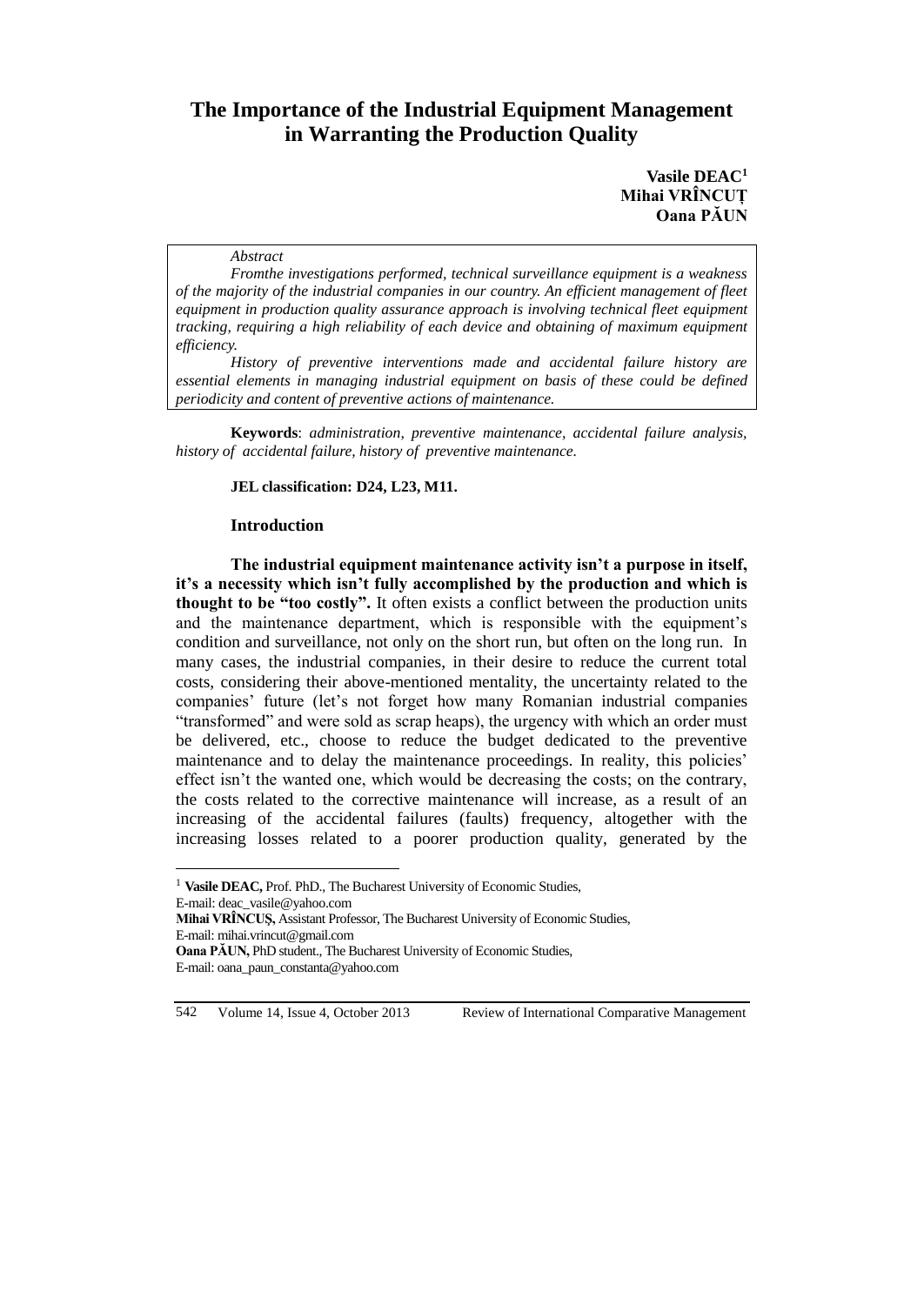equipment's damage or the degrading of the functioning parameters. In the same time, the maintenance proceedings' increase in number and in value will bring about in the future a decrease in the preventive maintenance's available resources, the industrial company entering into a vicious circle from which it will be able to come out really hard.

In order to reconcile these points of view which contradict each other just on the surface, the activity of maintenance must be put in its proper place inside the company and each person's responsibilities should be properly defined (this is an issue of policy and structure). In the same time, the maintenance activity should be organized in such a manner, that it should allow solving all the problems specific to maintenance, in the most efficient possible way (the economic criteria should become a priority, in the most of the cases).

**In the same time, an efficient equipment management is necessary, all these aspects having an important positive impact in warranting a good production quality.** (Lavina, Y., Perruche, E., 1988)

An efficient equipment managementm, whose purpose is to warrant the production quality, involves taking measures in these main directions:

- the technical equipment surveillance, in other words a complete knowledge of what has happened before and what it can be further done to obtain the best equipment performance, in the best economic circumstances;
- reaching to a high viability for each item of equipment;
- obtaining the maximum performance for each item of equipment.

As the performed investigations showed, technical equipment surveillance is a weakness displayed by the majority of the industrial companies in our country.(Deac, 2010).

Maintaining an item of equipment in a good functioning condition involves, according to the applied maintenance methods, the following actions: (Deac, V., Pârvu, F., 2010).

- organizing the stipulated preventive interventions (when it comes to the systematic preventive intervention) or initiated by an alarm system, a system of detecting a failure ( when it comes to the method of circumstantial preventive maintenance);
- performing the troubleshooting and the repairs following some derangements, dysfunctions or defects ( when it comes to the method of corrective and palliative maintenance).

### **1. Industrial equipment management**

The interventions mentioned above involve, year after year, a certain amount of work, certain costs related to the replacement parts and to the maintenance materials and, eventually, paying the interventions performed through cooperation. All these costs lead to a certain total maintenance cost and a certain equipment availability or lack of availability, a certain frequency and seriousness of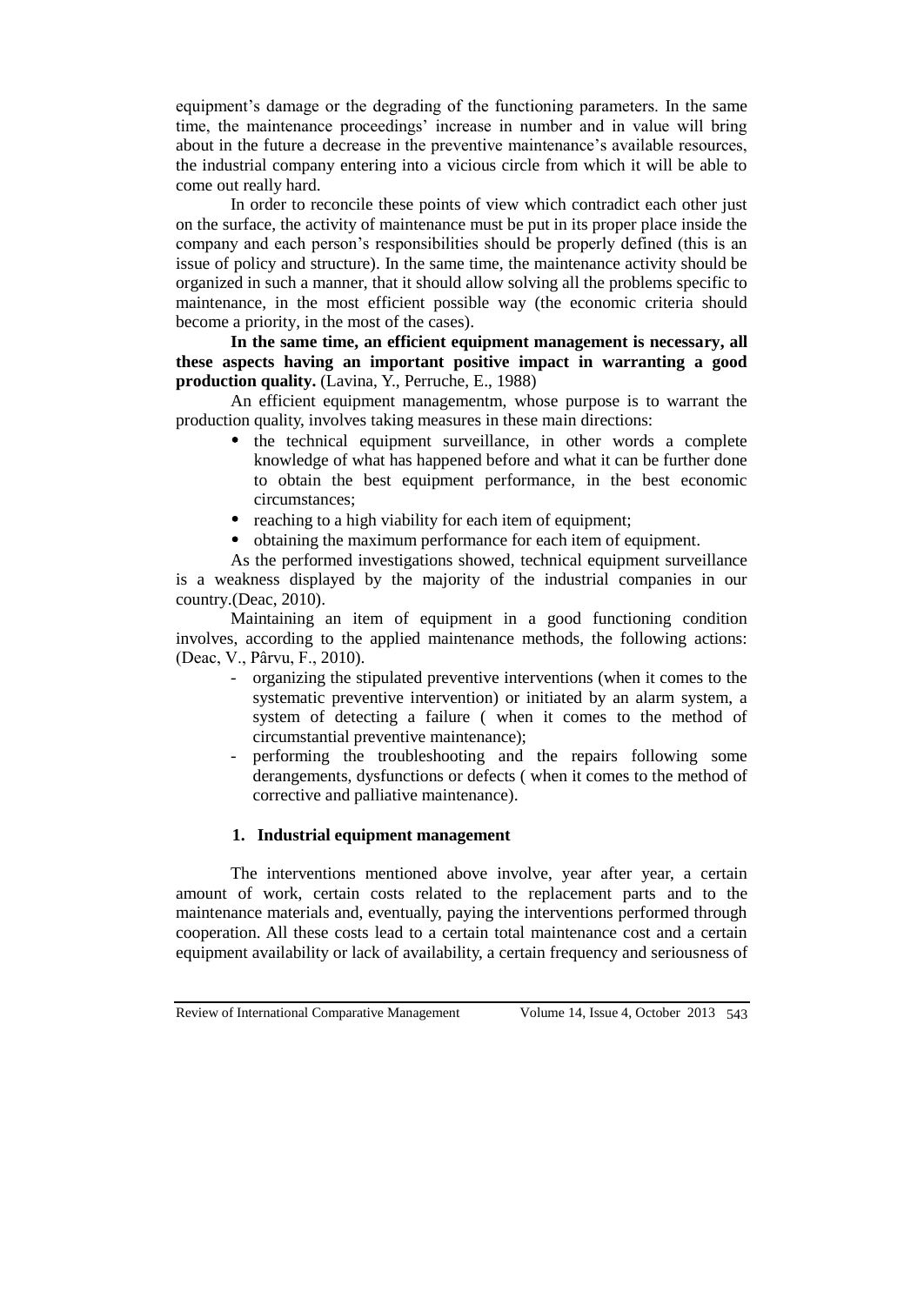the accidental failures. Having these absolutely necessary information in mind, **we can define the technical equipment surveillance as the totality of the actions performed in order to correctly establish the types of interventions, the purpose being to obtain the smallest maintenance costs in relation to the established performance objectives**, according to figure 1 (Deac, V., Badea, F., Dobrin, C., 2010).



**Figure 1. Defining the technical equipment surveillance**

The maintenance management must be able to answer, anytime, the following questions: (Cuignet, R., 2008).

### **•Can we talk about a judicious preventive maintenance?**

#### **•Is the equipment fully adapted to the operating conditions?**

#### **•What improvements can be done?**

In order to answer these questions, some items of information, more or less detailed regarding the equipment weaknesses must be made available. These items of information can be categorized in two groups: the one related to the preventive interventions performed and the other related to the accidental failures. According to these items of information, it can be established the frequency and the nature of the preventive actions.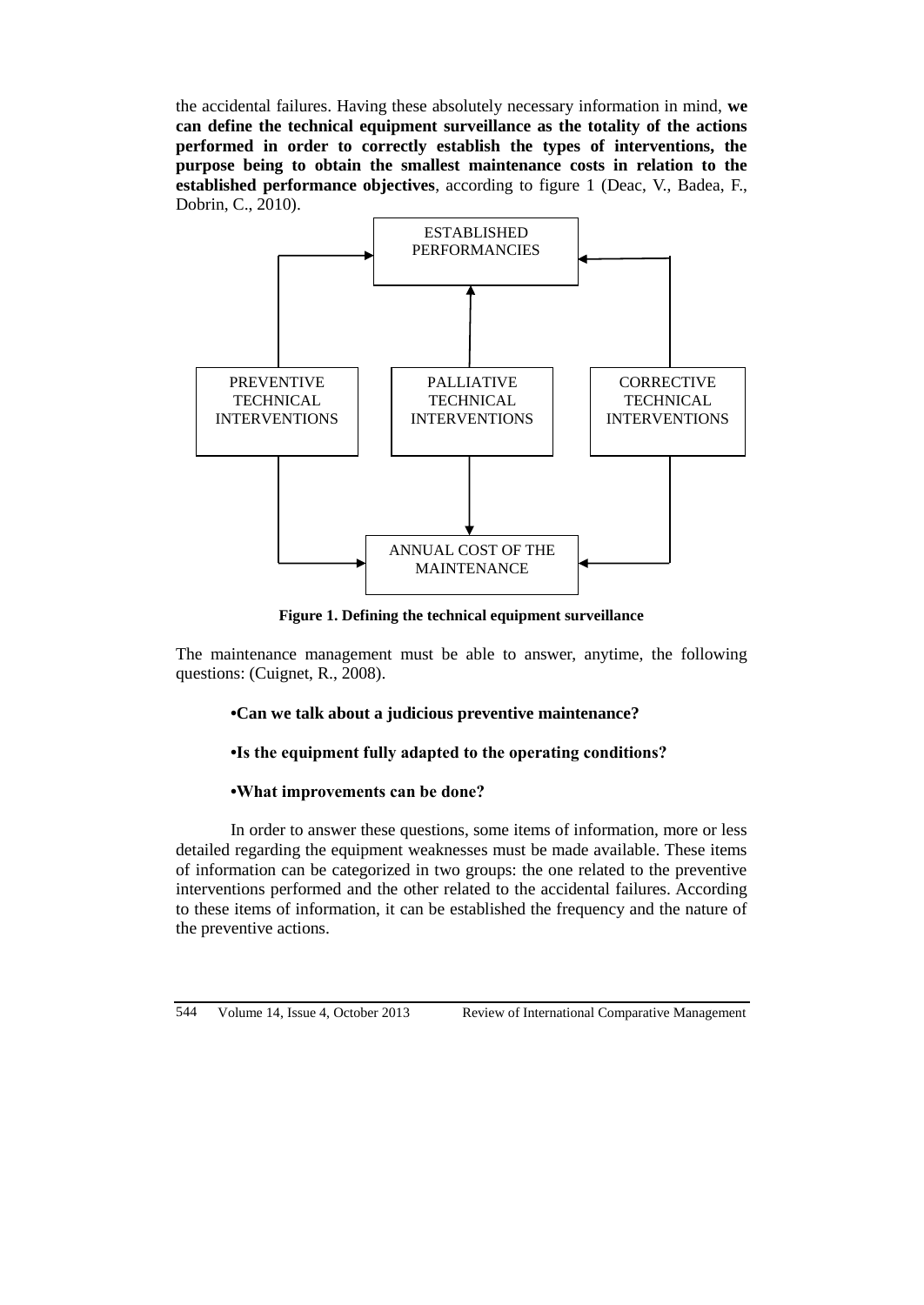As soon as a history of the failures is confronted with that of the preventive interventions, for each item of equipment, there will be highlighted the following aspects which are crucial for maintaining a top production quality:

- if the interval between the planned technical interventions is correctly determined ( too long in the case in which accidental failures appear or, maybe, too short, in the opposite case);



- if the content of the performed interventions was the proper one and the manner in which they were performed was satisfactory.

**Figure 2. The process of technical equipment surveillance**

In order to perform this examination there is absolutely necessary to elaborate a **, Preventive maintenance sheet**", in the case of the technical preventive interventions stipulated in the maintenance plans, respectively a **"Failure analysis sheet**", for the corrective interventions. The scheme of the process of technical equipment surveillance is presented in Figure 2 (Boucly, F., 2007).

It results that it's absolutely essential for the technical equipment surveillance to perform a continuous updating and to make use of the of the equipment "history".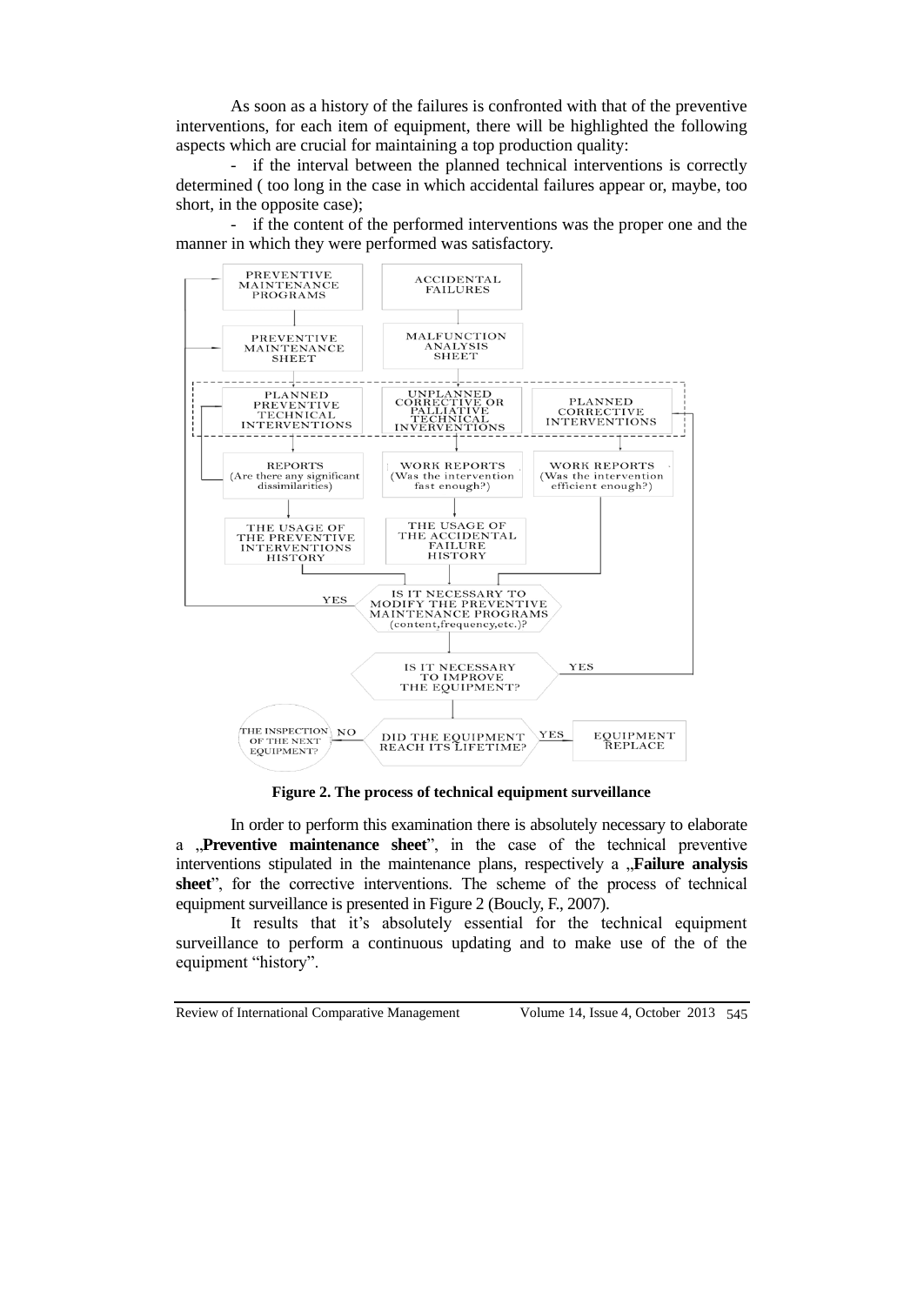## **2. The history of industrial equipment**

We consider that there must be recorded, continuously updated and put to use five "histories", presented below.

## **a. The history of the accidental failures**

It's absolutely necessary to know all the troubleshooting and the repair interventions performed due to an accidental failure, in order to determine the best frequency with which the technical preventive interventions must be performed, to detect the equipment's weaknesses, which reflect into a poorer production quality ( which should be rectified thorough a planned corrective maintenance). In order to systemize the items of information that must be known after an accidental failure, it will be recorded a "history" of the equipment. This "history" will cover all the corrective interventions suffered by it as long as it functions.

The equipment history will cover all the corrective interventions suffered by it as long as it functions. It represents the equipment's "health card". Its continuous updating will be a task performed by the department "maintenance methods", according to the intervention sheets and the work directives.

A model of equipment "history sheet" is to be introduced in Table 1 (Deac, V., 2000).

|      |                                   |                    |         |              |              | The date in which the equipment was put into |   |       |   |
|------|-----------------------------------|--------------------|---------|--------------|--------------|----------------------------------------------|---|-------|---|
|      |                                   |                    |         |              |              |                                              |   |       |   |
|      | The code of functional assembling |                    |         |              |              |                                              |   |       |   |
|      |                                   | B.functional group |         |              |              |                                              |   |       |   |
|      |                                   | C functional group |         |              |              |                                              |   |       |   |
|      |                                   |                    |         |              |              |                                              |   |       |   |
| Data | Functioning                       | Work               | Failure | Intervention | Period       | (hours)                                      |   | Error |   |
|      | meter                             | command detection  |         | Description  |              |                                              |   | code  |   |
|      | (functioning)                     |                    | code    |              | Intervention | Interruption                                 | a | h     | C |
|      | hours)                            |                    |         |              |              |                                              |   |       |   |
|      |                                   |                    |         |              |              |                                              |   |       |   |
|      |                                   |                    |         |              |              |                                              |   |       |   |
|      |                                   |                    |         |              |              |                                              |   |       |   |
|      |                                   |                    |         |              |              |                                              |   |       |   |

**Table 1. History sheet**

Grouping the failures into categories is made according to the equipment building structure, and the causes are often codified, according to the example below:

### • codea: "failure causes"

- 0- unpredictable accident;
- 1- inner detectable cause;
- 2- undetectable inner cause;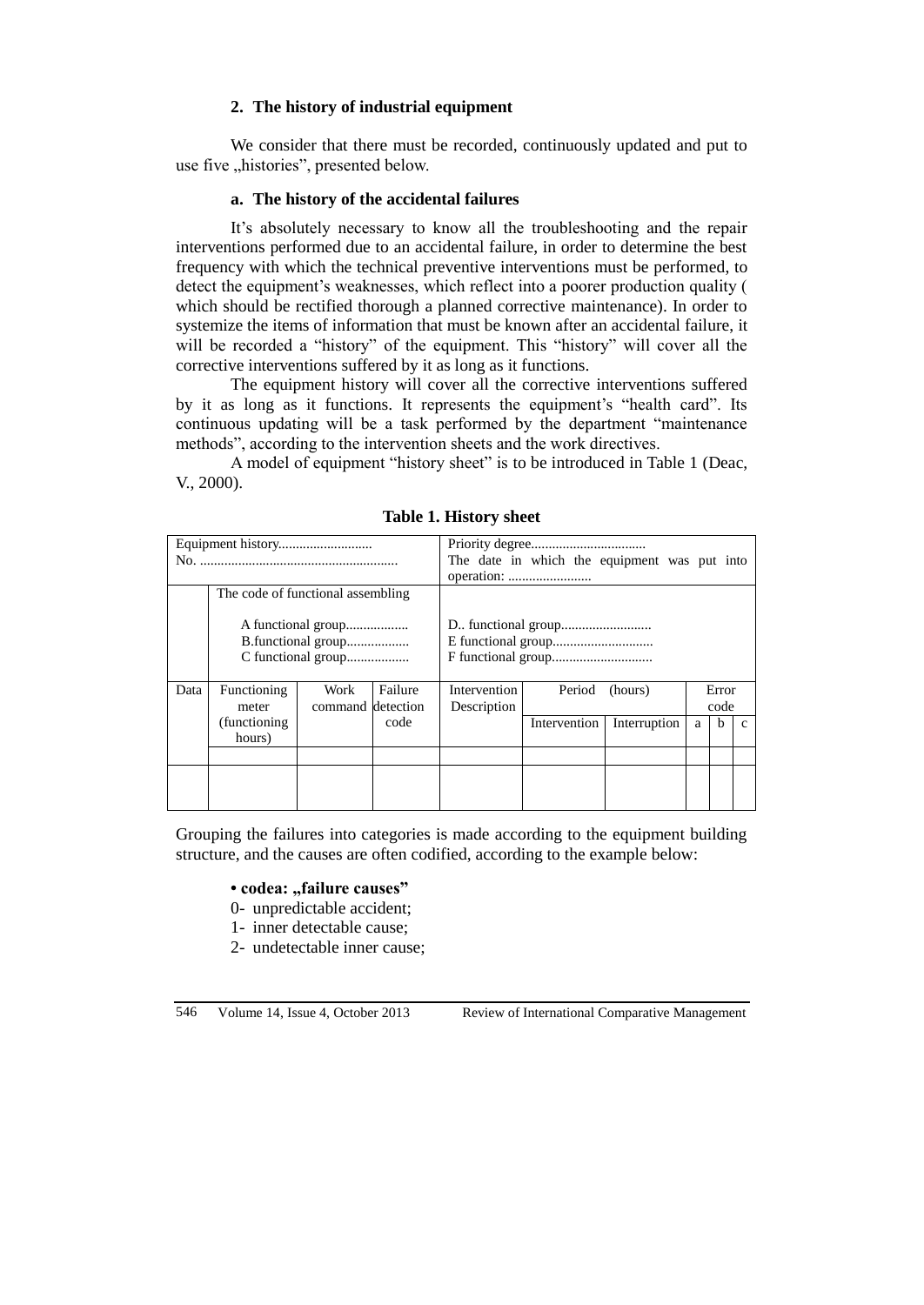- 3- maintenance failure;
- 4- wrong previous intervention;
- 5- wrong exploit ( disregarding an exploit rule) ;
- 6- other causes.

# • code **b**: "the nature of the causes":

- 0- mechanical
- 1- electrical ;
- 2- electronic ;
- 3- hydraulic.

#### • code c: "seriousness":

- 0- critical failures;
- 1- major failures;
- 2- minor failures.

Normally, all corrective interventions that are meant to fix the equipment failures are to be written in the history sheet, while the systematic preventive interventions do not appear here. All the critical and the major failures are to be studied in great detail according to the "Failure analysis sheet", whose model is presented in Table no. 2 (Boucly, F., 2007)

| <b>CATEGORY</b><br>mechanical<br>pneumatical<br>electronical<br>miscellaneous<br>electrical<br>hydraulical<br><b>DIAGNOSTIC</b><br><b>Extrinsic causes</b><br>Intrinsic causes<br>- accident<br>- unproper materials<br>- unproper usage<br>- wrong planning<br>- unproper environment<br>- wrong execution<br>- not complying with the<br>- wrong assembling<br>product instruction book<br>- poor previous interventions<br>Failure type while functioning<br>- unproper cleaning<br>- usage<br>- other causes<br>- corrosion<br>- wearing out<br>- other causes<br>MAGNITUDE AND SPEED OF OCCURRENCE<br>$+$ partial<br>Gradual<br>$=$ Degradation<br>= Failure<br>$+$ complete<br>Sudden<br><b>CONSEQUENCES</b><br>Safety<br>Immobility<br>Direct<br>Priority degree<br>Work flow<br>degree<br>risk<br>costs<br>serious risks<br>high<br>critical<br>great<br>paralysed<br>possible injuries<br>average<br>average<br>major<br>low risk<br>no risks of injuries<br>low<br>low<br>minor<br>no impact<br>Are they able to prevent the failure?<br><b>MEANS OF DETECTION</b><br>- Identifiers<br>Which ones?<br>- periodical checks<br>-periodical inspections<br>- other means of prevention<br><b>EXPERTISE</b><br>Failure description<br>Description of the occurence circumstances: | Written by (name, surname, work position)<br>PRODUCT ID |  |  |
|-----------------------------------------------------------------------------------------------------------------------------------------------------------------------------------------------------------------------------------------------------------------------------------------------------------------------------------------------------------------------------------------------------------------------------------------------------------------------------------------------------------------------------------------------------------------------------------------------------------------------------------------------------------------------------------------------------------------------------------------------------------------------------------------------------------------------------------------------------------------------------------------------------------------------------------------------------------------------------------------------------------------------------------------------------------------------------------------------------------------------------------------------------------------------------------------------------------------------------------------------------------------------------------------|---------------------------------------------------------|--|--|
|                                                                                                                                                                                                                                                                                                                                                                                                                                                                                                                                                                                                                                                                                                                                                                                                                                                                                                                                                                                                                                                                                                                                                                                                                                                                                         |                                                         |  |  |
|                                                                                                                                                                                                                                                                                                                                                                                                                                                                                                                                                                                                                                                                                                                                                                                                                                                                                                                                                                                                                                                                                                                                                                                                                                                                                         |                                                         |  |  |
|                                                                                                                                                                                                                                                                                                                                                                                                                                                                                                                                                                                                                                                                                                                                                                                                                                                                                                                                                                                                                                                                                                                                                                                                                                                                                         |                                                         |  |  |
|                                                                                                                                                                                                                                                                                                                                                                                                                                                                                                                                                                                                                                                                                                                                                                                                                                                                                                                                                                                                                                                                                                                                                                                                                                                                                         |                                                         |  |  |
|                                                                                                                                                                                                                                                                                                                                                                                                                                                                                                                                                                                                                                                                                                                                                                                                                                                                                                                                                                                                                                                                                                                                                                                                                                                                                         |                                                         |  |  |
|                                                                                                                                                                                                                                                                                                                                                                                                                                                                                                                                                                                                                                                                                                                                                                                                                                                                                                                                                                                                                                                                                                                                                                                                                                                                                         |                                                         |  |  |
|                                                                                                                                                                                                                                                                                                                                                                                                                                                                                                                                                                                                                                                                                                                                                                                                                                                                                                                                                                                                                                                                                                                                                                                                                                                                                         |                                                         |  |  |
|                                                                                                                                                                                                                                                                                                                                                                                                                                                                                                                                                                                                                                                                                                                                                                                                                                                                                                                                                                                                                                                                                                                                                                                                                                                                                         |                                                         |  |  |
|                                                                                                                                                                                                                                                                                                                                                                                                                                                                                                                                                                                                                                                                                                                                                                                                                                                                                                                                                                                                                                                                                                                                                                                                                                                                                         |                                                         |  |  |
| - Envisioned measures to activate the equipment                                                                                                                                                                                                                                                                                                                                                                                                                                                                                                                                                                                                                                                                                                                                                                                                                                                                                                                                                                                                                                                                                                                                                                                                                                         | <b>CORRECTIVE MAINTENANCE</b>                           |  |  |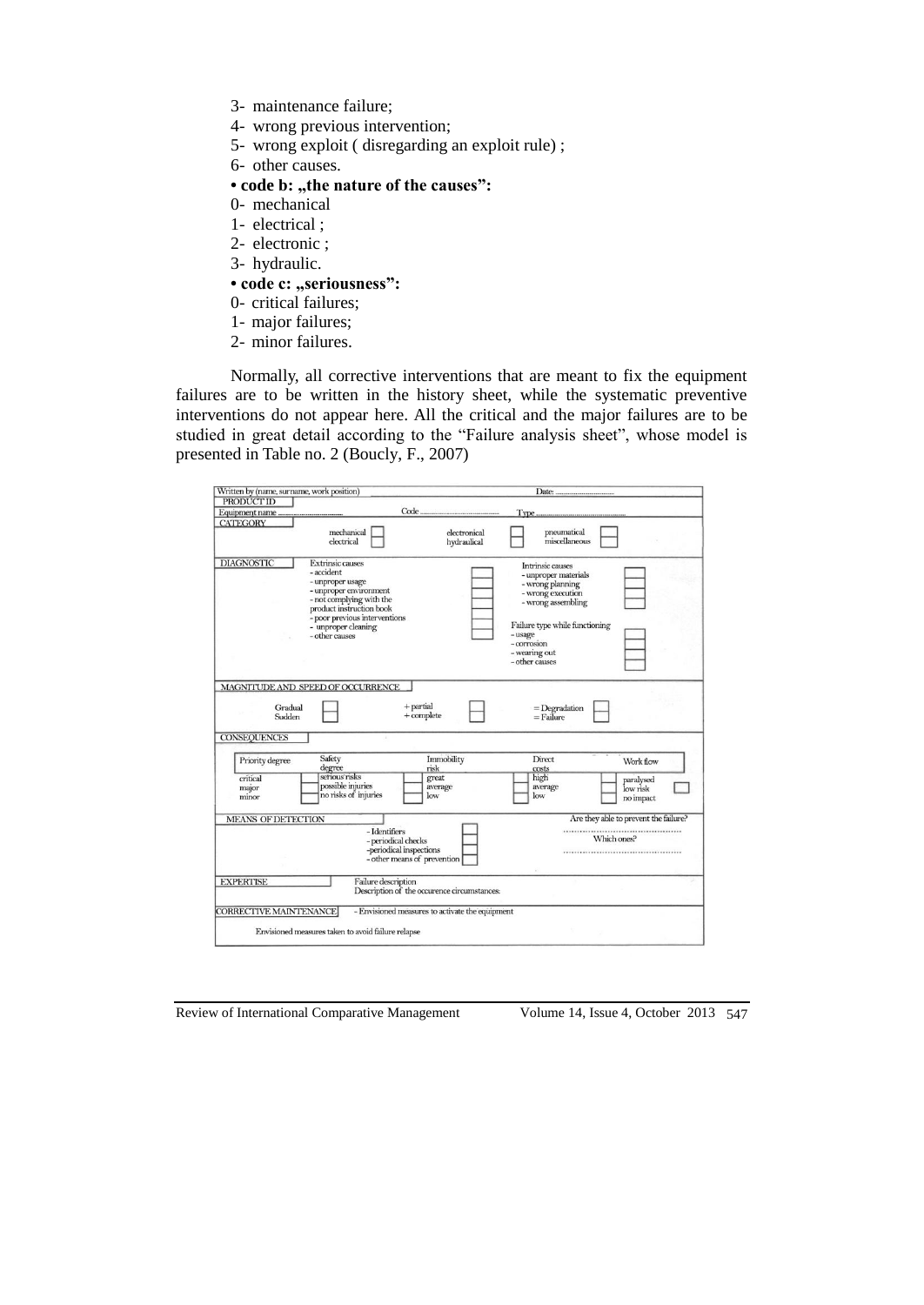The equipment's "history sheet" can be used for the equipment analysis, the global analysis of an item of equipment, the analysis according the functional groups, the study of the modules and of the fragile components.

In order to highlight its importance when it comes to the study of the equipment's behaviour, we underline some of its uses:

• when it comes to viability study: it can be inferred the viability laws, the evolution of the failure rate, the mean times between failures, the product's nominal life cycle, the corresponding intervention cycles, etc.;

•when it comes to the method analysis: selecting and amending the fragile components, preparing for the frequent and costly failures;

•when it comes to stock management: the history sheet informs regarding the demand of spare elements;

• in the maintenance policy: it informs regarding the frequency of the interventions and their costs, allowing a grouping of the interventions, according to the machines on which they occur, to the failure types, to the intervention types and implicitly establishing an optimal maintenance politics for each type of equipment, fully adapted to it, in order to ensure a good production quality.

### **b. The preventive interventions history**

We also consider that all the preventive, planned interventions (visits, revisions, inspections, tests, systematic redeployments), must be recorded in order to:

- to discover the cases in which the interventions' frequency can be reduced;

- to discover the cases in which derangements tend to appear more frequently, taking further measures, in order to address these weaknesses in the system and to avoid, this way, the danger of being confronted to a serious failure ;

- to detect the weaknesses in the system, which must be seriously analyzed in order to improve the equipment, in order to eliminate once for all the causes of the major failures.

#### **c. The amendments' history**

Generally speaking, the technical documentation is rarely brought up-todate after the equipment suffers amendments. To get to know the equipment perfectly it's absolutely necessary to systematically record all the interventions in which the equipment is modified.

This history must cover the date and the content of the amendment, the amendment purpose and the registered results. All the amendments must be authorized, checked and carefully monitored through all their stages.

### **d. The intervention proceedings history**

This history regards the keeping of the data related to the operation period and the maintenance costs (the great majority of the companies don't record these items of information, according to an investigation performed by us), having a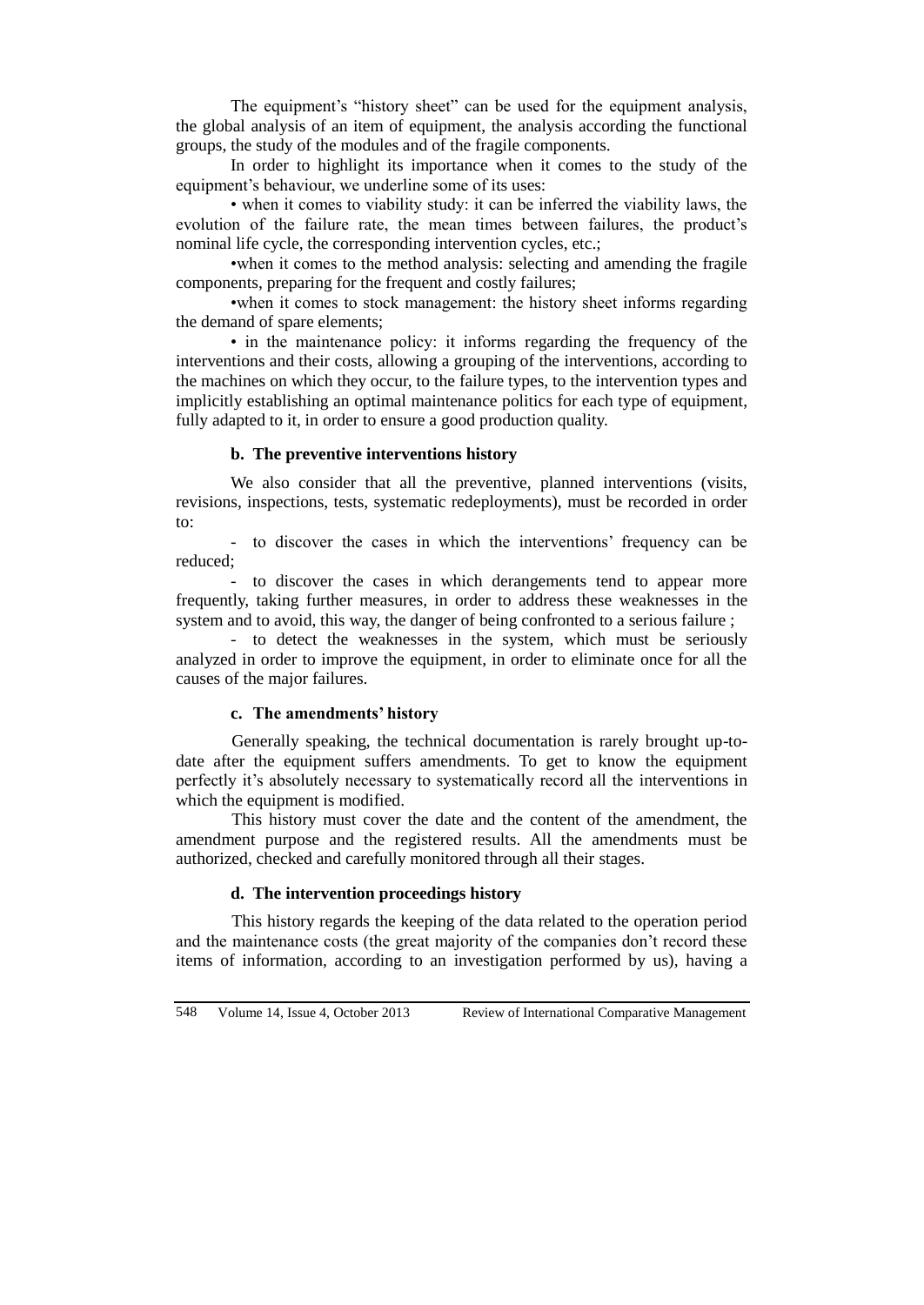manifold importance: (Deac, V., 2000)

- it represents an information source meant to make us appreciate the importance and the effort made by each and every manufacturing plant;
- it helps to estimate the time at which the future interventions will occur, comparing them to the intervention proceedings from the past;
- it helps to lay out the expense estimate according to the intervention types;
- it helps to substantiate the decision regarding the optimal moment in which an equipment must be replaced.

In fact, it's a complete history of the intervention proceedings performed related to a certain item of equipment, gathering all interventions.

### **e. The used replacement parts history**

For each piece of equipment, it's established a terminology of the replacement parts and especially of the ones for which demand the existence of replacement parts stocks. This terminology which has to be established from the very start will have to be completed, according to the actual replacements performed while the equipment is in use.

Hence, all the replacements of the spare parts should be marked out, the reason of this replacement being specified (for example: systematic replacement, accidental failure, replacement made as a result of an equipment change), a fact that will allow the study of its lifetime, a review of the replacement parts terminology for which it will be formed replacement parts stocks, a review of the number of replacement parts for each category. These aspects are extremely important (becoming even more important in the context of the current crisis), having in mind that the companies try to minimize the locking up of the financial resources as replacement parts.

#### **Conclusions**

The Romanian industry, even if it's mostly private, undergoes a period of profound crisis and great difficulties (financial blockages, a shrinking market regarding the "inputs" and the "outputs", price rises, etc.), in the context in which the production capacities usage decreased significantly (30-40% of the capacity, in some cases even less).Considering all these aspects, the management's choice not to place the equipment maintenance as a top priority on the list of companies' major concerns may seem reasonable.

The current uncertainties regarding the future of many industrial companies, considering the current financial-economic crisis, the state of confusion that still lingers in our economy can easily offer an explanation to the situation we're confronting with right now: the restriction of the maintenance proceedings to the minimum, in order to reduce as much as possible the production costs. On the other hand, the current economic juncture makes all the industrial companies to be "at war" to each other. Considering this state of affairs, it's absolutely necessary not